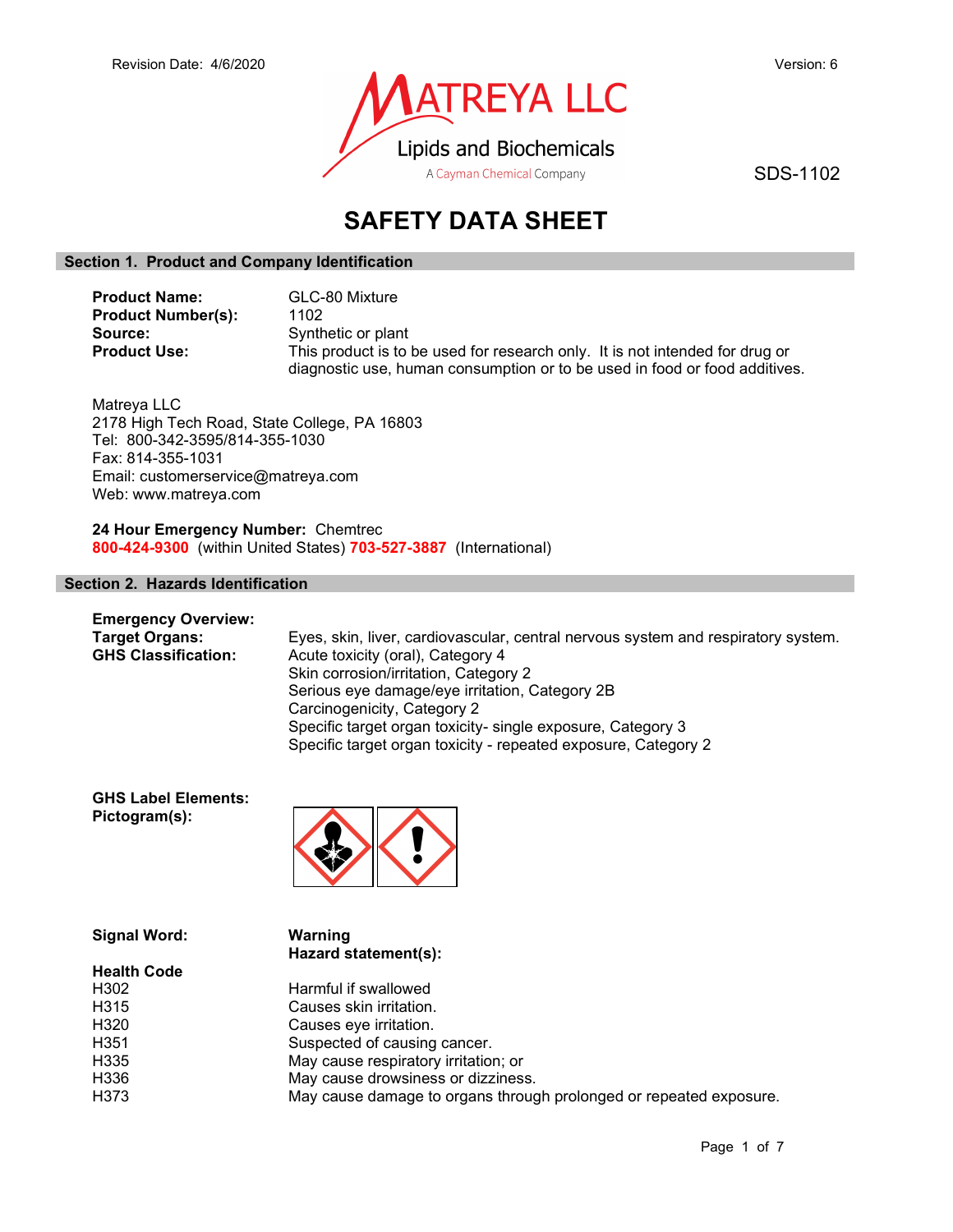| <b>Prevention Code</b><br>P <sub>264</sub><br>P270<br>P280<br>P201<br>P202<br>P281<br>P <sub>260</sub><br>P261<br>P271 | <b>Prevention Statement(s):</b><br>Wash hands thoroughly after handling.<br>Do not eat, drink, or smoke when using this product.<br>Wear protective gloves.<br>Obtain special instructions before use.<br>Do not handle until all safety precautions have been read and understood.<br>Use personal protective equipment as required.<br>Do not breathe dust/fume/gas/mist/vapors/spray.<br>Avoid breathing dust/fume/gas/mist/vapors/spray.<br>Use only outdoors or in a well-ventilated area. |
|------------------------------------------------------------------------------------------------------------------------|-------------------------------------------------------------------------------------------------------------------------------------------------------------------------------------------------------------------------------------------------------------------------------------------------------------------------------------------------------------------------------------------------------------------------------------------------------------------------------------------------|
| <b>Response Code</b><br>$P301 + P312$                                                                                  | <b>Response Statement(s):</b><br>IF SWALLOWED: Call a POISON CENTER or doctor/physician if you feel                                                                                                                                                                                                                                                                                                                                                                                             |
|                                                                                                                        | unwell.                                                                                                                                                                                                                                                                                                                                                                                                                                                                                         |
| P330                                                                                                                   | Rinse mouth                                                                                                                                                                                                                                                                                                                                                                                                                                                                                     |
| P302 + P352                                                                                                            | IF ON SKIN: Wash with plenty of soap and water.                                                                                                                                                                                                                                                                                                                                                                                                                                                 |
| P321                                                                                                                   | Specific treatment (see supplemental first aid instructions).                                                                                                                                                                                                                                                                                                                                                                                                                                   |
| P332 + P313                                                                                                            | If skin irritation occurs: Get medical advice/attention.                                                                                                                                                                                                                                                                                                                                                                                                                                        |
| P362                                                                                                                   | Take off contaminated clothing and wash before reuse.                                                                                                                                                                                                                                                                                                                                                                                                                                           |
| P305 + P351+ P338                                                                                                      | IF IN EYES: Rinse cautiously with water for several minutes. Remove contact<br>lenses, if present and easy to do. Continue rinsing.                                                                                                                                                                                                                                                                                                                                                             |
| P337+ P313                                                                                                             | If eye irritation persists: Get medical advice/attention.                                                                                                                                                                                                                                                                                                                                                                                                                                       |
| P308+P313                                                                                                              | IF exposed or concerned: Get medical advice/attention.                                                                                                                                                                                                                                                                                                                                                                                                                                          |
| P314                                                                                                                   | Get medical advice/attention if you feel unwell.                                                                                                                                                                                                                                                                                                                                                                                                                                                |
| P304+P340                                                                                                              | IF INHALED: Remove victim to fresh air and keep at rest in a position<br>comfortable for breathing.                                                                                                                                                                                                                                                                                                                                                                                             |
| P312                                                                                                                   | Call a POISON CENTER or doctor/physician if you feel unwell.                                                                                                                                                                                                                                                                                                                                                                                                                                    |
| <b>Storage Code</b>                                                                                                    | <b>Storage Statement(s):</b>                                                                                                                                                                                                                                                                                                                                                                                                                                                                    |
| P405                                                                                                                   | Store locked up.                                                                                                                                                                                                                                                                                                                                                                                                                                                                                |
| $P403 + P233$                                                                                                          | Store in a well-ventilated place. Keep container tightly closed.                                                                                                                                                                                                                                                                                                                                                                                                                                |
| <b>Disposal Code</b><br>P501                                                                                           | <b>Disposal Statement(s):</b><br>Disposal of contents/container in accordance to<br>local/regional/national/international regulations.                                                                                                                                                                                                                                                                                                                                                          |

# Section 3. Composition/Information on Ingredients

| <b>Product Name</b>   | <b>CAS Number</b> | <b>Percent</b> |
|-----------------------|-------------------|----------------|
| Methylene chloride    | 75-09-2           | 96.38%         |
| Methyl tridecanoate   | 1731-88-0         | 0.725%         |
| Methyl tetradecanoate | 124-10-7          | 0.725%         |
| Methyl pentadecanoate | 7132-64-1         | 0.725%         |
| Methyl hexadecanoate  | 112-39-0          | 0.725%         |
| Methyl heptadecanoate | 1731-92-6         | 0.725%         |

# Section 4. First Aid Measures

## Inhalation:

Move exposed person to fresh air. If not breathing, if breathing is irregular or if respiratory arrest occurs, provide artificial respiration or oxygen by trained personnel. Loosen tight clothing such as a collar, tie, belt or waistband. Get medical attention immediately. Consult a physician.

## Skin:

In case of contact, immediately flush skin with plenty of water for at least 15 minutes while removing contaminated clothing and shoes. Get medical attention immediately. Thoroughly wash or discard clothing and shoes before reuse.

# Eyes:

Immediately flush with plenty of water. After initial flushing, remove any contact lenses and continue flushing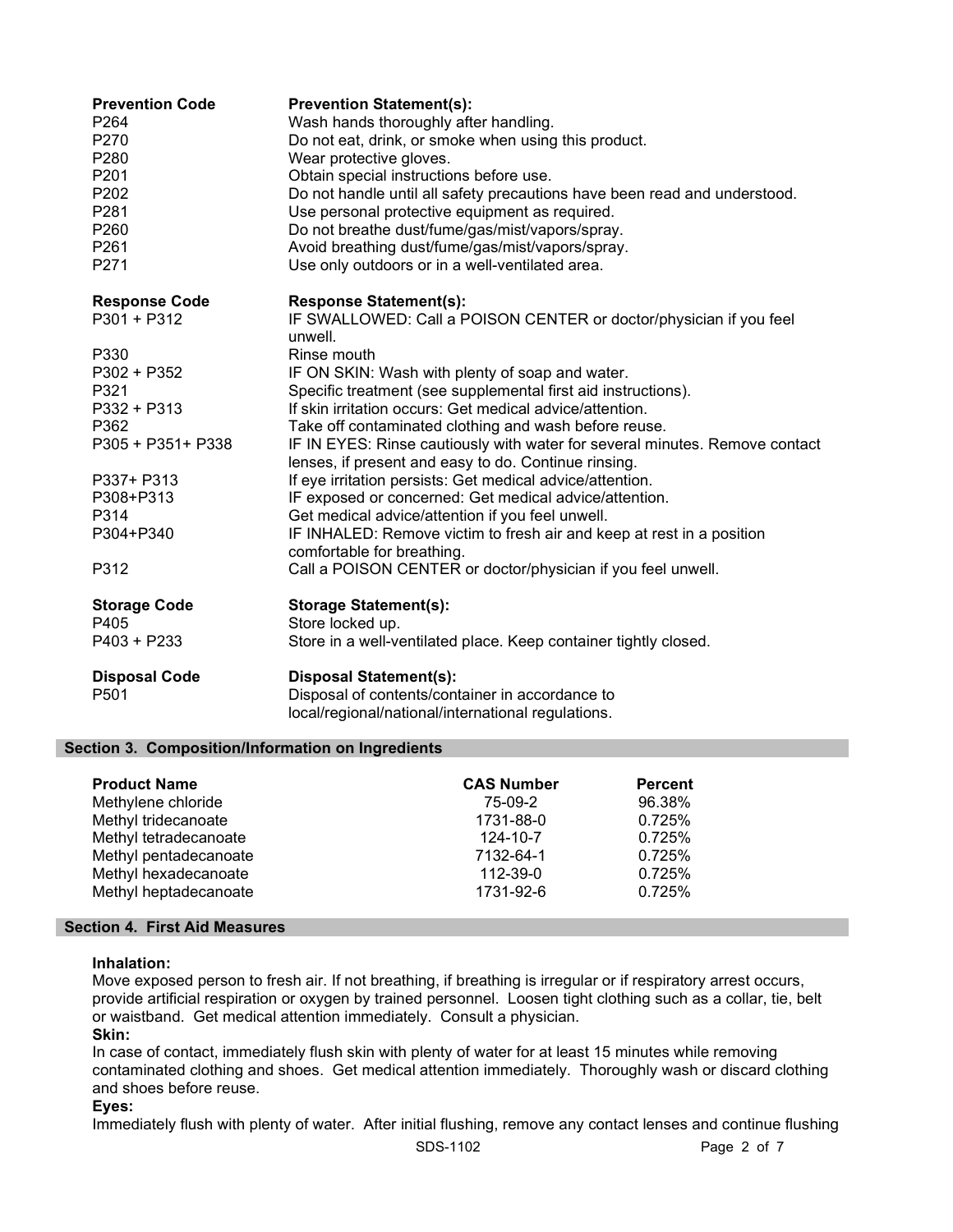for at least 15 minutes. Have eyes examined and tested by medical personnel. Ingestion:

If swallowed, do NOT induce vomiting unless directed to do so by medical personnel. Never give anything by mouth to an unconscious person. Loosen tight clothing such as collar, tie, belt or waistband. Get medical attention immediately.

#### Section 5. Fire Fighting Measures

## Suitable extinguishing media:

Use water spray, alcohol-resistant foam, dry chemical or carbon dioxide.

# Specific hazards arising from the chemical:

Methylene chloride may burn, but does not readily ignite

#### Special protective actions for fire fighters:

Evacuate area and fight fire from a safe distance. Do not stay in dangerous zone without suitable chemical protection clothing and self-contained breathing apparatus.

#### Special protective equipment for fire fighters:

As in any fire, wear self-contained breathing apparatus pressure-demand, (MSHA/NIOSH approved or equivalent) and full protective gear.

#### Section 6. Accidental Release Measures

#### Personal precautions:

No action shall be taken involving any personal risk or without suitable training. Evacuate surrounding areas. Keep unnecessary and unprotected personnel from entering. Do not touch or walk through spilled material. Do not breathe vapor or mist. Provide adequate ventilation. Wear appropriate personal protective equipment.

#### Environmental precautions:

Avoid dispersal of spilled material and runoff and contact with soil, waterways, drains and sewer. Inform the relevant authorities if the product has caused environmental pollution (sewer, waterways, soil or air).

#### Methods and Materials for containment and cleaning up:

Stop leak if without risk. Prevent entry into sewers, water sources, basements or confines spaces. Contain and collect spillage with inert absorbent material and place in container for disposal according to local regulations. Call for assistance on disposal.

#### Section 7. Handling and Storage

## Precautions for safe handling:

Avoid contact with eyes, skin or clothing. Do not breathe vapor or mist. Do not ingest. Use only with adequate ventilation. Store in a tightly closed container. Keep sealed when not in use. Wear appropriate personal protective equipment.

#### Conditions for safe storage, including incompatibilities:

Recommended storage temperature: -20°C. Store in a tightly closed container. Separate from oxidizing materials.

#### Section 8. Exposure Controls/Personal Protection

| <b>Product Name</b><br>Methylene chloride | <b>CAS Number</b><br>75-09-2 | <b>Type</b><br>TWA (8Hr)<br><b>TWA</b><br>TWA<br>TWA<br><b>TWA</b><br>TWA<br>TWA<br><b>TWA</b><br>VME<br>TWA<br>TWA | <b>Exposure Limits</b><br>50 ppm<br>25 ppm<br>50 ppm<br>50 ppm<br>50 ppm<br>50 ppm<br>10 mg/m $3$<br>50 ppm<br>50 ppm<br>35 ppm<br>$100$ ppm | <b>Source</b><br>USA (ACGIH)<br>USA (OSHA)<br>Australia<br>Belgium<br>Canada<br>Korea<br>Hungry<br>New Zealand<br>France<br>Sweden<br>UK |
|-------------------------------------------|------------------------------|---------------------------------------------------------------------------------------------------------------------|----------------------------------------------------------------------------------------------------------------------------------------------|------------------------------------------------------------------------------------------------------------------------------------------|
|                                           |                              | SDS-1102                                                                                                            |                                                                                                                                              | Page 3 of 7                                                                                                                              |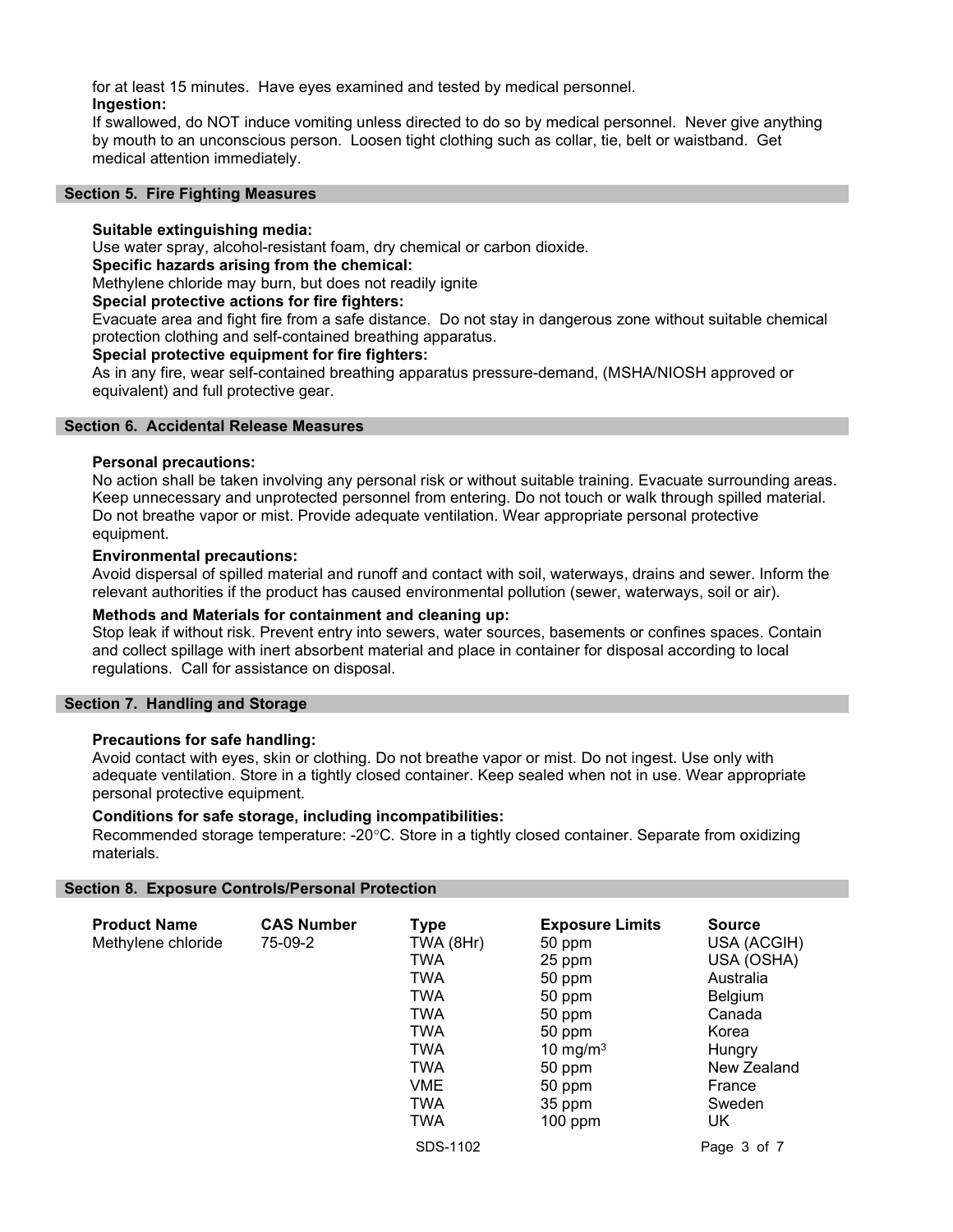# Engineering Controls:

Use process enclosures, local exhaust ventilation, or other engineering controls to control airborne levels below recommended exposure limits.

#### Personal Protective Equipment:

## Respiratory protection:

Use only in a well ventilated area. Wear an appropriate NIOSH/MSHA approved air-purifying respirator. If warranted, wear a positive pressure air-supplied respirator in situations where there may be potential for airborne exposure.

# Hand protection:

Chemical-resistant, impervious gloves should be worn at all times when handling chemical products. Recommended: Nitrile rubber

## Eye protection:

Safety eyewear should be worn at all times to avoid exposure to liquid splashes, mists or dusts. Recommended: Splash goggles

# Skin protection:

Protective clothing should be selected specifically for the working place, depending on concentration and quantity of the hazardous substances handled. Recommended: Lab coat

#### Section 9. Physical and Chemical Properties

| Appearance:<br>Odor:                                | Liquid<br>Chloroform-like odor      |
|-----------------------------------------------------|-------------------------------------|
| Odor threshold:                                     | No data available                   |
| pH:                                                 | No data available                   |
| <b>Melting/Freezing point:</b>                      | $-95^{\circ}$ C (-139 $^{\circ}$ F) |
| Initial boiling point and boiling range:            | 40°C (104°F)                        |
| Flash point:                                        | No data available                   |
| <b>Evaporation rate:</b>                            | No data available                   |
| Flammability (solid, gas):                          | No data available                   |
| <b>Upper/Lower flammability or explosive limit:</b> | <b>UEL 23%</b>                      |
|                                                     | LEL 13%                             |
| Vapor pressure (mmHg):                              | 350 mmHg                            |
| Vapor density (Air=1):                              | 2.9                                 |
| Relative density (water=1):                         | 1.3                                 |
| Solubility (ies):                                   | Methylene chloride                  |
| Partition coefficient (n-octanol/water) as log Pow: | 1.25                                |
| Auto-ignition temperature:                          | $556^{\circ}$ C                     |
| <b>Decomposition temperature:</b>                   | No data available                   |
| <b>Viscosity:</b>                                   | No data available                   |

## Section 10. Stability and Reactivity

# Reactivity:

Stable under recommended storage conditions. Chemical stability: Stable under recommended storage conditions. Possibility of hazardous reaction: Under normal conditions of storage and use, hazardous reaction will not occur. Conditions to avoid: Alkali metals, strong oxidizing agents, strong acid and bases, vinyl compounds, magnesium and aluminum.

## Incompatible materials:

Strong oxidizers; caustics; chemically active metals such as aluminum, magnesium powder, sodium and potassium; concentrated nitric acid.

## Hazardous decomposition products:

Carbon oxides, Hydrogen chloride gas formed under fire conditions.

# Section 11. Toxicological Information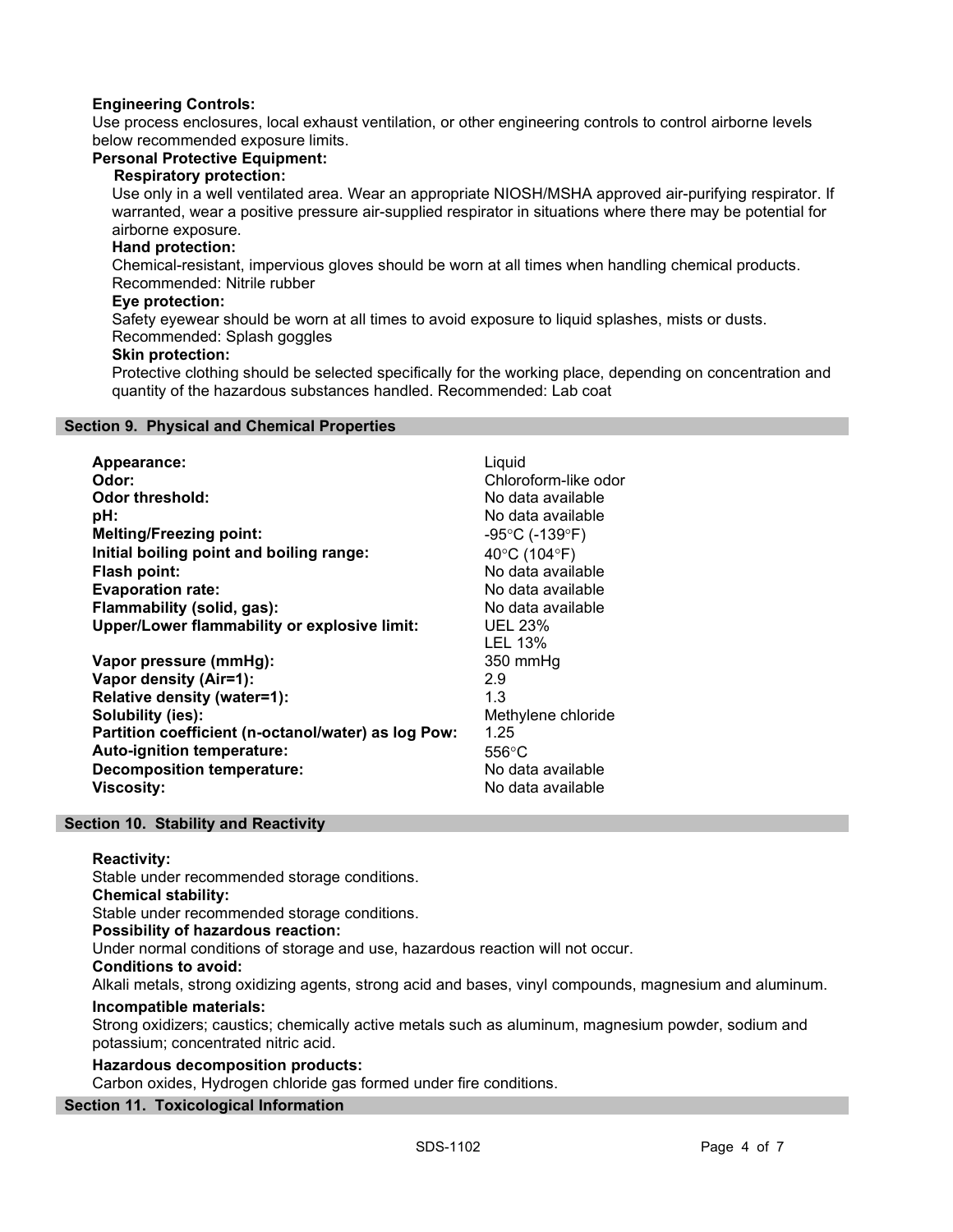#### Acute toxicity:

Methylene chloride

LC50: Inhalation - Rat – 76,000 mg/m<sup>3</sup> @ 4 hours exposure time LD50: Oral - Rat – 1,500 mg/kg

#### Skin corrosion / irritation: Skin-rabbit-skin irritation-24 h

## Serious eye damage / irritation:

Eyes-rabbit-Mild eye irritation-24 h Respiratory or skin sensitization: No data available

## Germ cell mutagenicity:

Genotoxicity in vivo-rat-oral (DNA damage)

## Carcinogenicity:

Limited evidence of carcinogenicity in animal studies.

IARC Rating: 2B (Possibly carcinogenic to humans Methylene chloride)

NTP Rating: 2 (Reasonably anticipated to be a human carcinogen Methylene chloride)

#### Reproductive toxicity:

No data available

## Specific target organ toxicity - single exposure:

Irritation to the eyes, skin and the respiratory tract. Exposure could cause lowering of consciousness.

#### Specific target organ toxicity - repeated exposure:

Repeated or prolonged contact with skin can cause dermatitis. May have effects on the central nervous system and liver. Possible carcinogenic to humans.

# Aspiration hazard:

No data available

#### Section 12. Ecological Information

## Toxicity:

| Fish                                         |                                   |                                 |                    |       |
|----------------------------------------------|-----------------------------------|---------------------------------|--------------------|-------|
|                                              | LC100                             | Leuciscus idus melantous (Carp) | 541 mg/L           | 48 Hr |
|                                              | LC50                              | Danio rerio (Zebra Danio)       | $254 \text{ mg/L}$ | 48 Hr |
|                                              | LC50                              | Carassius auratus (Goldfish)    | 420 mg/L           | 24 Hr |
| No data available                            | Persistence and degradability:    |                                 |                    |       |
| No data available                            | <b>Bioaccumulative potential:</b> |                                 |                    |       |
| <b>Bioaccumulation:</b><br>No data available |                                   |                                 |                    |       |
| Mobility in soil:<br>No data available       |                                   |                                 |                    |       |

Other adverse effects: No data available

## Section 13. Disposal Consideration

# Disposal methods:

Observe all federal, state, and local environmental regulations. Contact a licensed professional waste disposal service to dispose of this material.

# Section 14. Transportation Information

**Transportation quantity:** This item shipped as an excepted quantity.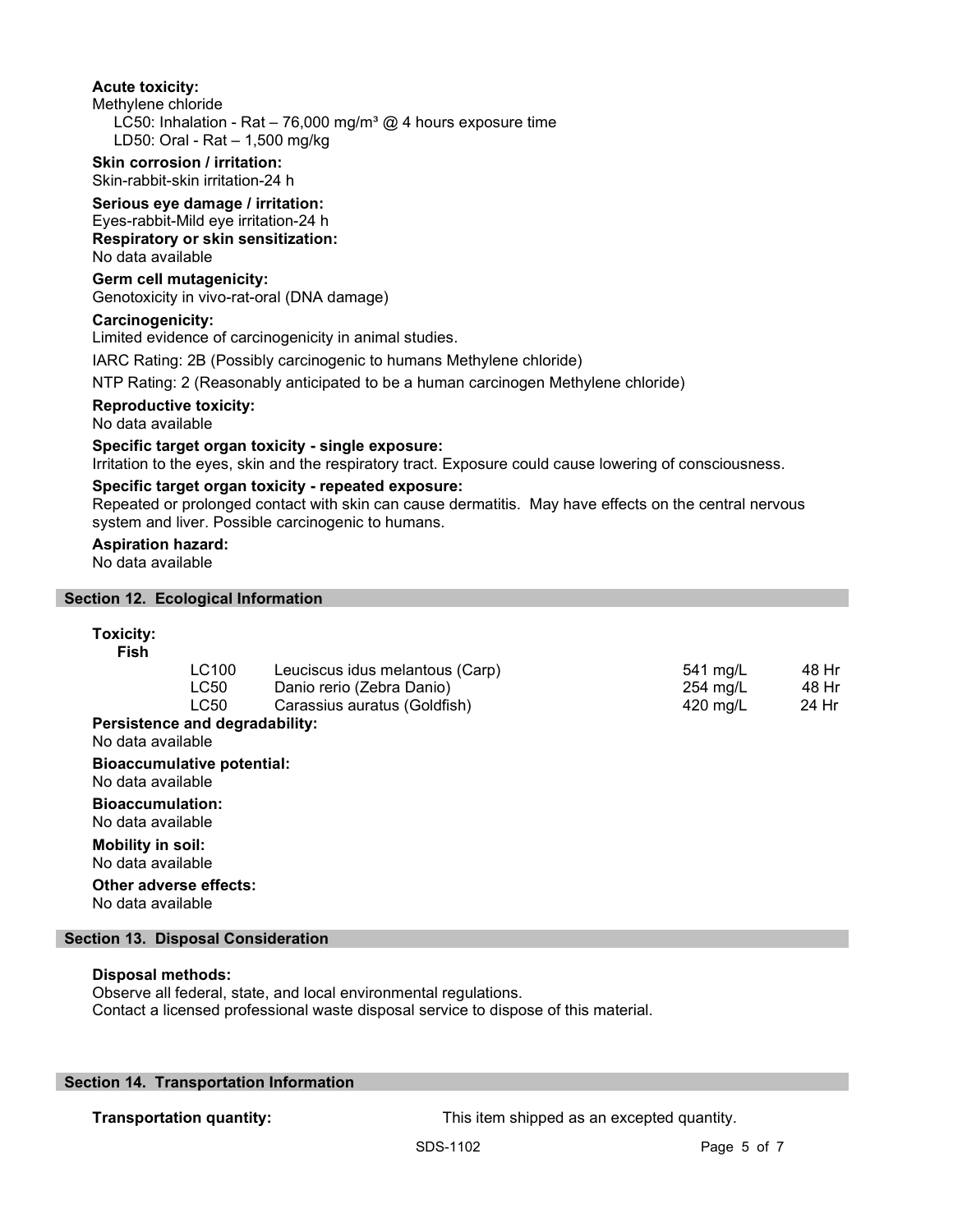| DOT (US)                         |                 |
|----------------------------------|-----------------|
| <b>UN Number:</b>                | 1593            |
| <b>UN Proper shipping name:</b>  | Dichloromethane |
| Transportation hazard class(es): | 6.1             |
| Packaging group (if applicable): | Ш               |
| <b>Reportable Quantity (RQ):</b> | 1000 lbs        |
| <b>Environmental hazards:</b>    | No              |
| <b>Marine pollutant:</b>         | No              |
| <b>Land Transport ADR/RID</b>    |                 |
| <b>UN Number:</b>                | 1593            |
| <b>UN Proper shipping name:</b>  | Dichloromethane |
| Transportation hazard class(es): | 6.1             |
| Packaging group (if applicable): | Ш               |
| <b>Environmental hazards:</b>    | <b>No</b>       |
| <b>Marine pollutant:</b>         | No              |
| <b>Maritime Transport IMDG</b>   |                 |
| <b>UN Number:</b>                | 1593            |
| <b>UN Proper shipping name:</b>  | Dichloromethane |
| Transportation hazard class(es): | 6.1             |
| Packaging group (if applicable): | Ш               |
| <b>Environmental hazards:</b>    | No              |
|                                  |                 |
| <b>Marine pollutant:</b>         | No              |
| <b>Air Transport ICAO/IATA</b>   |                 |
| <b>UN Number:</b>                | 1593            |
| <b>UN Proper shipping name:</b>  | Dichloromethane |
| Transportation hazard class(es): | 6.1             |
| Packaging group (if applicable): | Ш               |
| <b>Environmental hazards:</b>    | No              |

# Section 15. Regulatory Information

#### DSL/NDSL status:

This product contains the following components that are on the Canadian NDSL list.<br> **CAS Number** Component Methyl tridecanoate 1731-88-0 Methyl heptadecanoate 1731-92-6 This product contains the following components that are on the Canadian DSL list.<br> **CAS Number** CAS Number<br>75-09-2 Methylene chloride<br>
Methyl tetradecanoate<br>
124-10-7 Methyl tetradecanoate Methyl pentadecanoate 6 1132-64-1<br>Methyl hexadecanoate 6 112-39-0 Methyl hexadecanoate

# **TSCA**

This product contains the following components that are listed on the TSCA inventory.

| Component             | <b>CAS Number</b> |
|-----------------------|-------------------|
| Methylene chloride    | 75-09-2           |
| Methyl tridecanoate   | 1731-88-0         |
| Methyl tetradecanoate | 124-10-7          |
| Methyl pentadecanoate | 7132-64-1         |
| Methyl hexadecanoate  | 112-39-0          |
| Methyl heptadecanoate | 1731-92-6         |